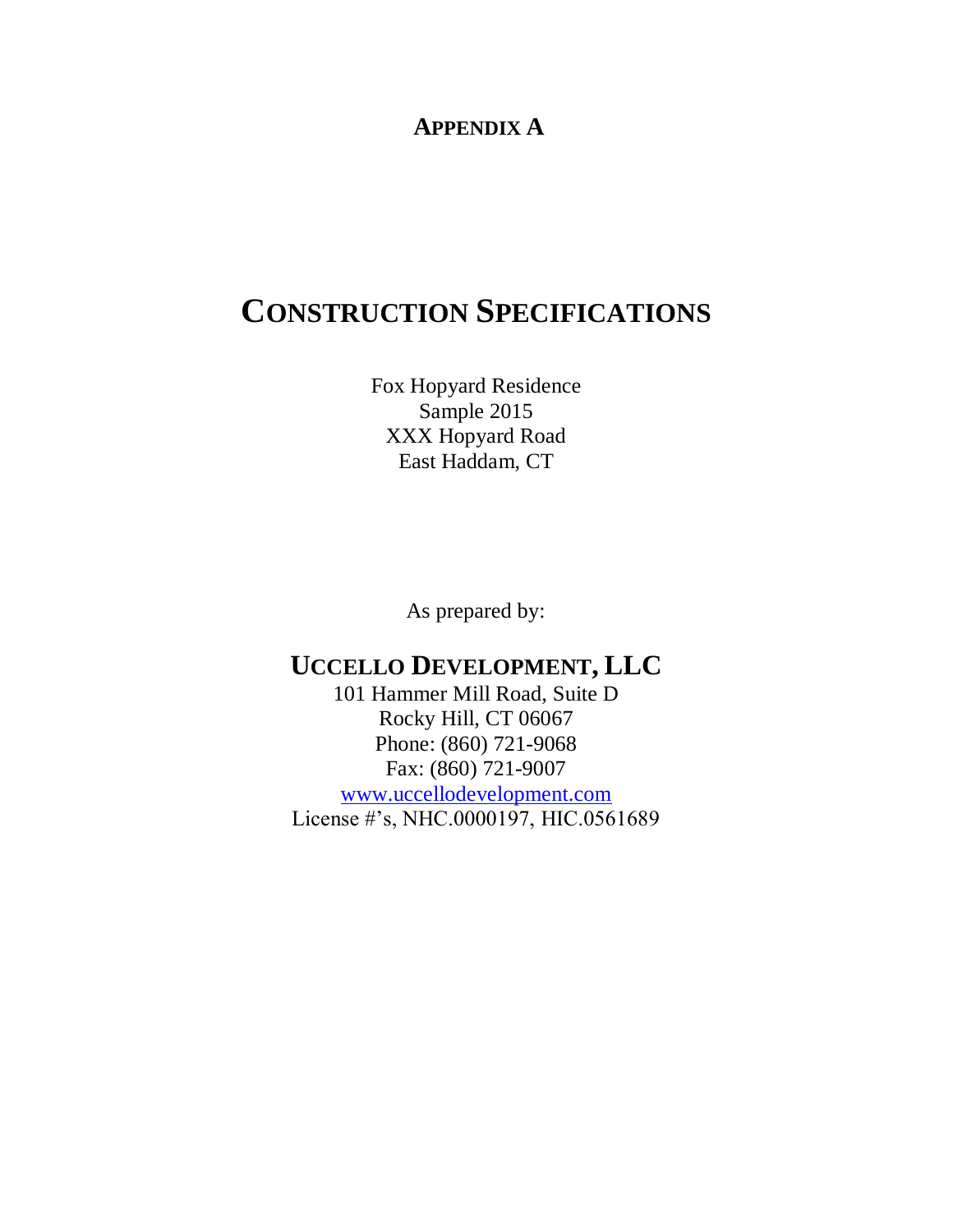## **GENERAL CONDITIONS**

#### **House Design and Site Plan**

- As provided by builder
- $\blacksquare$  House Approximately xxxx square feet with attached two car garage
- All work to conform to local building codes
- Builder will provide all necessary permits
- Builder shall leave the house "broom clean", with windows washed and all other debris removed from site

#### **Survey**

 Builder shall provide all surveying, and staking for the proposed site, including the foundation and all utilities: septic, well and electrical as per the builders requirements

#### **Site-work**

- Builder shall provide all tree cutting, site clearing, and stump removal needed for house, driveway, utilities, and construction access
- All excavated stumps will be removed off site
- **Private septic system to be installed as per plan**
- Private well to be installed as per plan
- Footing drains to be provided on both the interior and exterior of the foundation
- It is assumed that the existing on-site materials are of sufficient quality to balance the site, all imported or exported material other than those specific to the plan will be charged as a change order
- No blasting or rock removal is included

#### **Foundation**

- Footings  $-3000$  psi concrete poured in place  $-$  sized per plan
- Walls 4500 psi concrete poured in place sized per plan,  $(8'$  wall height standard) includes ½" diameter anchor bolts, **and 2" rigid foam insulation at center of wall**
- $\blacksquare$  Waterproofing Installed where applicable
- Floors Basement 3500 psi concrete, trowel finish, 4" thick to be placed over 6 mil poly vapor barrier and on bed of compacted clean stone for drainage
- Garage To be same as above placed upon compacted sand and stone
- A sump hole will be provided pump not included
- $\blacksquare$  Lally Columns 4" steel to be provided and installed as per plan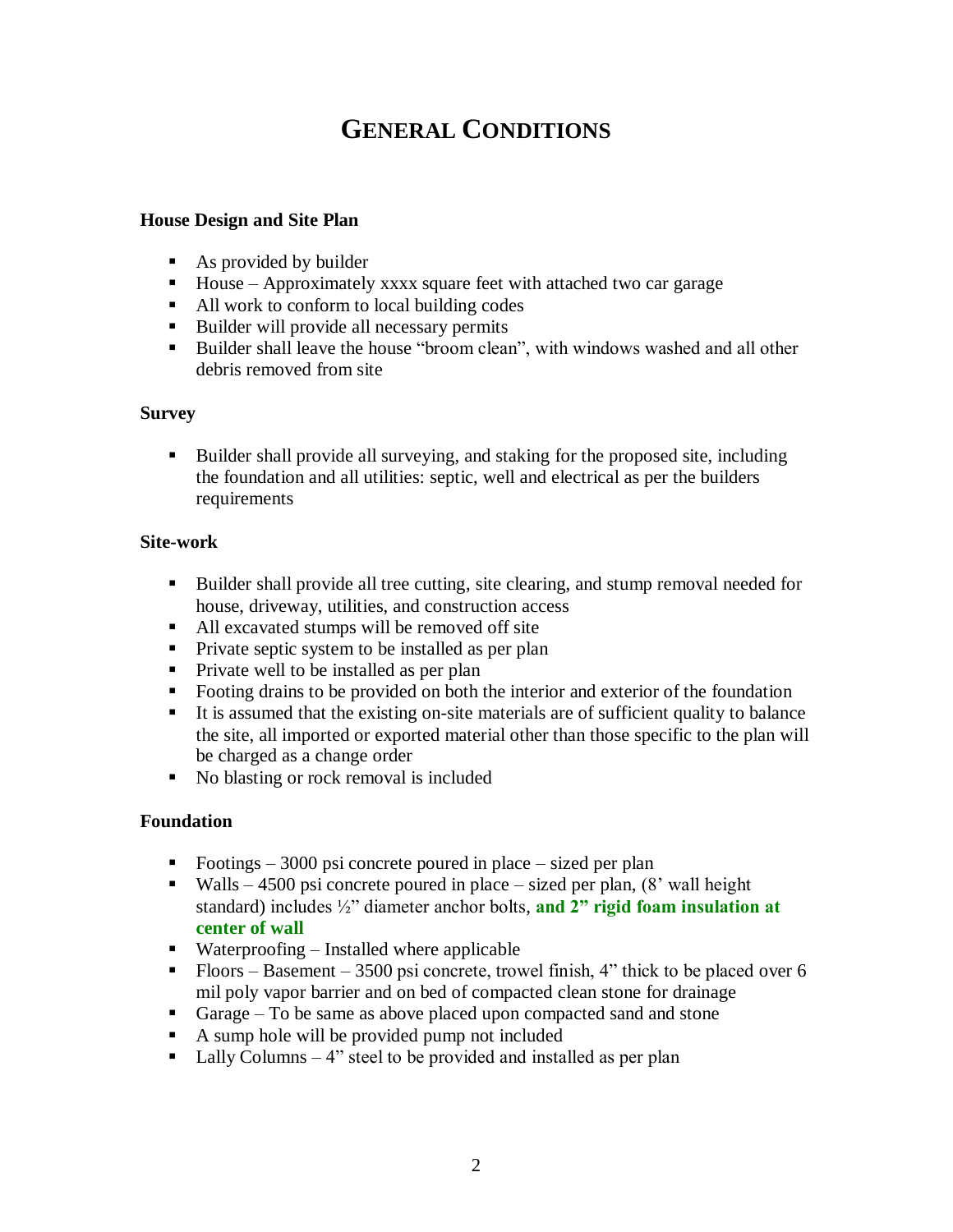#### **Landscaping**

- Driveway Material TBD (allowance)
- Front Walkway Bluestone (allowance)
- Shrubbery and Plantings Street facing side of house only, design by builder TBD (allowance)
- Underground Sprinkler System (included)
- Entire disturbed area of yard to be graded raked and seeded (allowance)
- Mail box Wallpole Woodworkers Twin Star Post with premium steel mailbox to be provided by builder and installed by builder
- $\blacksquare$  Lamp Post Optional

## **Exterior Details**

### **Framing**

- House to be of wood frame construction using Douglas Fir framing material for studs (2"x6" exterior walls) and rafters sized per plan
- Framing design to meet 110 mph high wind guidelines
- Walls to be sheathed with,  $\frac{1}{2}$  CDX Plywood and wrapped with Typar type house wrap
- **Floor system to be constructed with TJI or Equal floor joist system sized per plan with ¾" Advantek T&G subfloor, glued and nailed**

#### **Insulation**

- **Exterior walls – R23 5.5" of Blown in Fiberglass Insulation over energy complete air infiltration caulking system**
- **Sloped Ceilings – R41 Blown in Fiberglass Insulation**
- **2**<sup>nd</sup> **Floor Ceiling R60 Blown in Fiberglass Insulation**
- **All insulation to include vapor barrier as per code**
- **Builder is an approved Energy Star Contractor**

#### **Roofing**

- Roof to be sheathed with,  $\frac{1}{2}$ " CDX Plywood and covered with 15# felt paper
- Timberline architectural style shingles
- All exposed flashing to be copper
- All valleys to be closed cut
- Ridge vents on all appropriate ridges

#### **Gutters and Downspouts**

 Seamless aluminum gutters and round downspout, color to be chosen from builders samples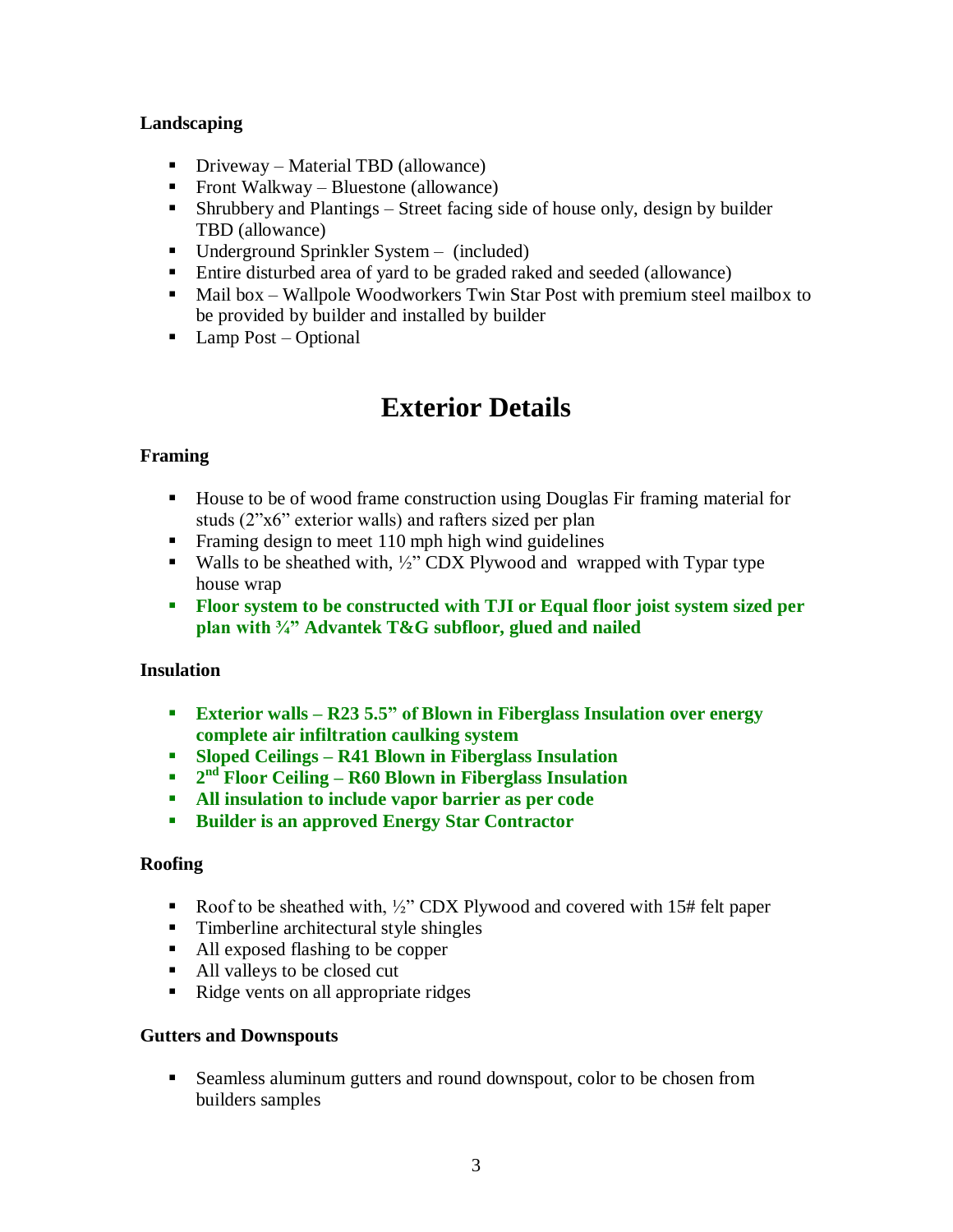#### **Windows**

 **Energy Efficient Anderson 400 Series Double-Hung Tilt-Wash**, wood framed windows with vinyl clad exteriors, and pre-finished white interiors. SDL permanent mullions for all windows, as per plan. Screens also included.

#### **Exterior Doors**

- Front Door Masonite or equal insulated fiberglass (paint grade) paneled doors, with glass as per plan, with brushed nickel hardware and dead bolts
- Other Doors Masonite or equal insulated fiberglass (paint grade) paneled doors, with glass as per plan, with brushed nickel hardware and dead bolts
- Garage Doors Steel insulated  $(R13)$  overhead carriage style doors with automatic openers

#### **Siding / Exterior Millwork**

- White Cedar R&R Shingles maximum 5" to the weather with natural finish
- Exterior trim designed as per plan to be **5/4" finger joint "Lifespan" pine** painted white
- Soffit to include soffit vent
- $\blacksquare$  Shutters As per Plan

#### **Chimney(s)**

To be solid masonry, wood burning, constructed of concrete block with brick veneer

#### **Masonry**

 $\blacksquare$  As per plan

#### **Patios and Decks**

- First Floor  $12x12$  bluestone patio or synthetic deck location chosen by builder, grade dependent
- **Front Stoop Concrete Sized as per plan, brick face and bluestone cap**

## **Interior Details**

#### **Standard Ceiling Height**

- First Floor  $-9$  feet
- Second Floor  $-8$  feet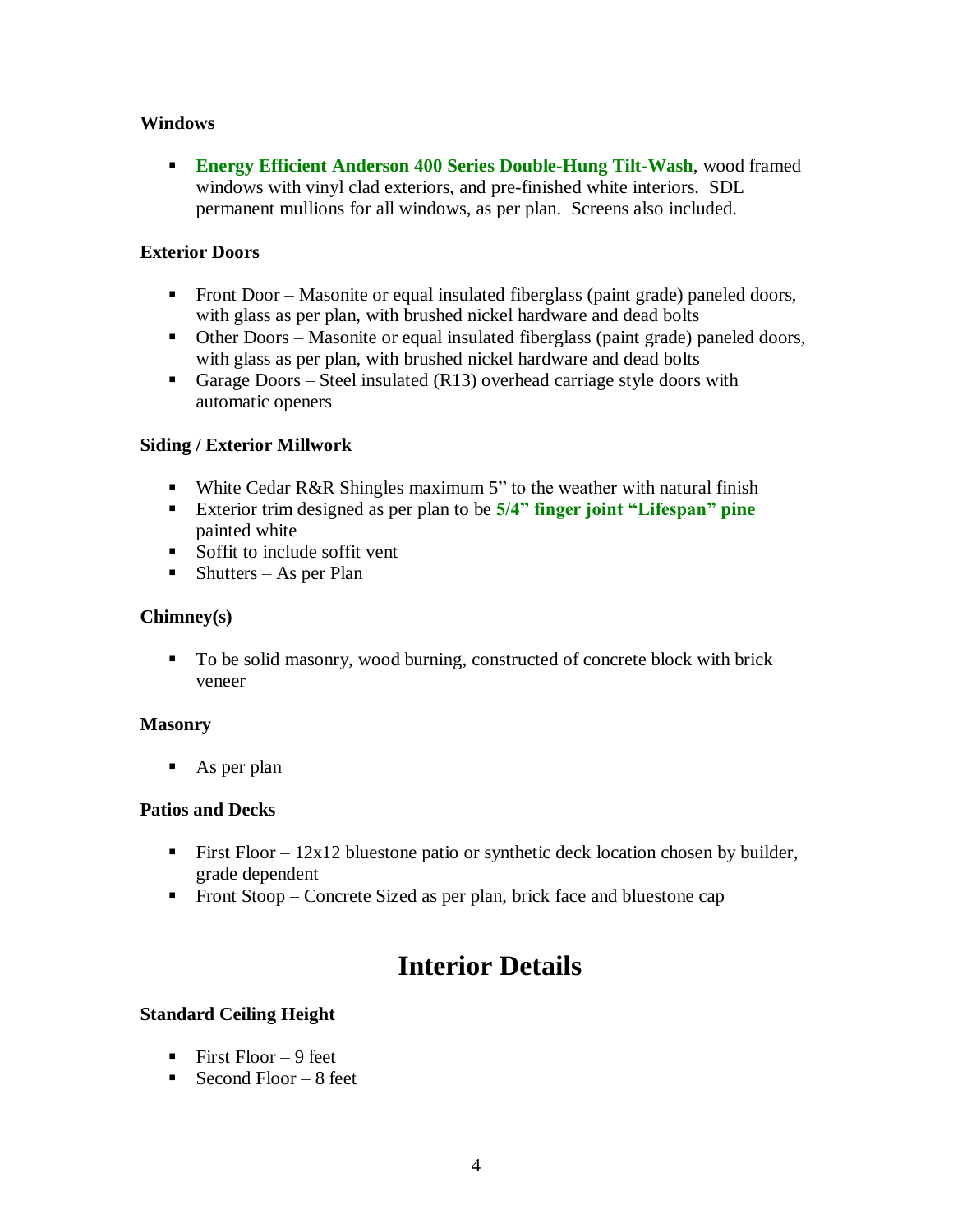#### **Fireplace(s)**

- Fire  $Box$  Full masonry, wood burning, fireplace built as per plan and code
- Surround Tumbled Brick Veneer
- $Hearth$  Flush bluestone
- $$
- Propane Fired Logs Optional
- Gas Piping Optional

#### **Drywall**

- House  $-\frac{1}{2}$ " drywall, screwed to studs and joists, taped three coats
- Moisture and mold resistant green board by showers and tubs

#### **Paint**

- Walls Two coats Benjamin Moore Interior Latex Flat
- Trim Two coats Benjamin Moore Interior Alkyd/Oil Semi-gloss
- $\blacksquare$  Ceilings Smooth finish, Painted ceiling white flat
- Limited to 3 color on walls, and one color on trim. Additional colors and faux finishes (including preparation for faux finishes) are extra.

#### **Flooring**

- $\blacksquare$  Tile Ceramic with additional 3/8" plywood underlayment, to be installed in bathrooms and laundry area (allowance)
- Carpeting All second floor bedrooms (allowance)
- **Hardwood** 3  $\frac{1}{4}$  Common Red Oak, finished natural with three coats of clear polyurethane to be installed in all remaining areas (allowance)

#### **Cabinetry**

- Kitchen, and bathrooms Custom, as per plan (allowance)
- $\blacksquare$  Built-ins Optional

#### **Counter Tops**

- Kitchen Granite (allowance)
- $\n **Master** Bathroom Grantie (allowance)$
- Main Bathroom Granite (allowance)

#### **Interior Doors**

First & Second Floor - Two-panel Solid core "Masonite" doors w/smooth finish. 6'8" door height unless otherwise noted, brushed nickel Schlage Georgian hardware with matching hinges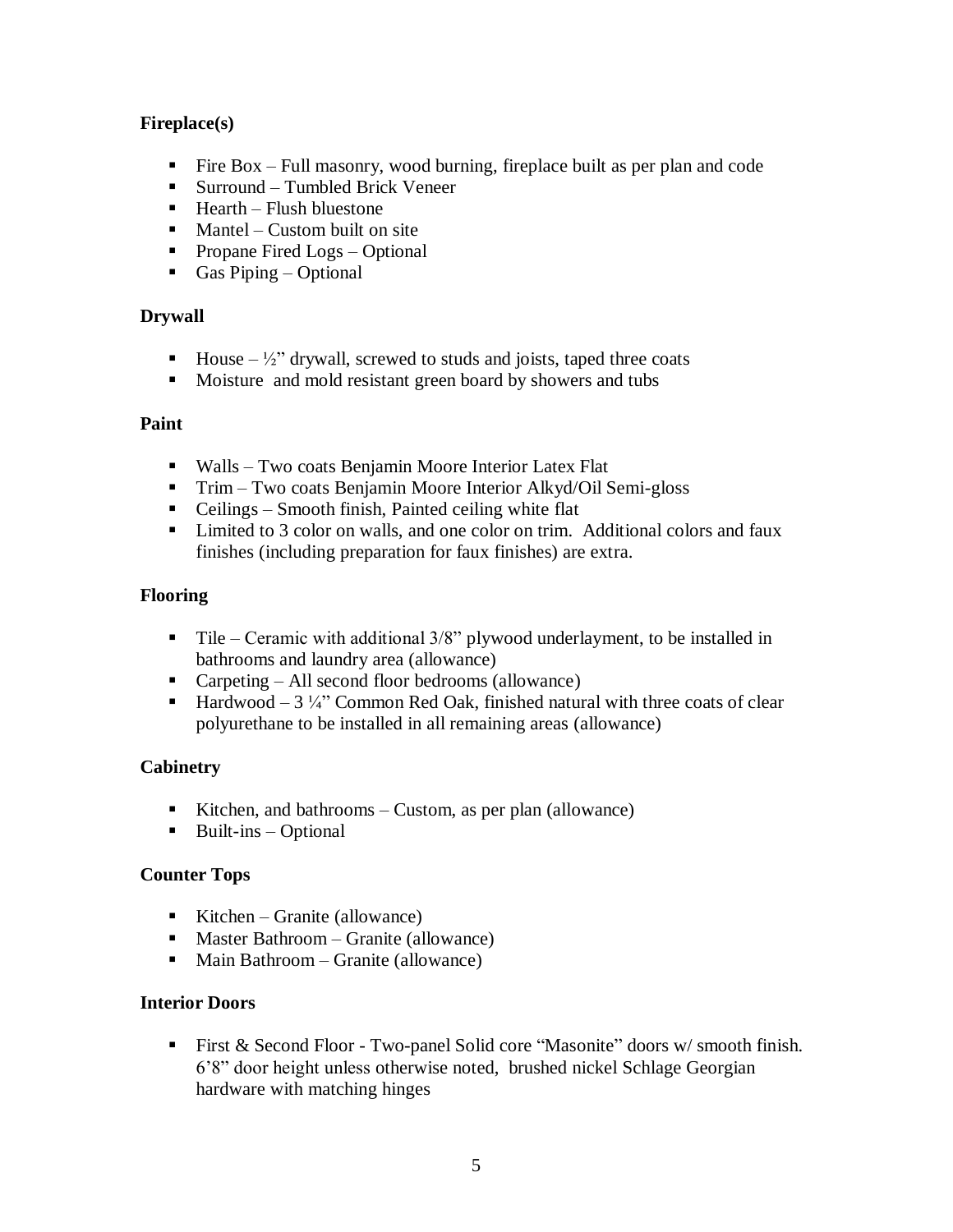- All Closets to have hollow core doors
- Attic Access Pull Down Stair or Hatch. Size and Location per plan

#### **Interior Moldings**

- Casing  $-3\frac{1}{2}$ " "Windsor" casing pre primed w/stool and apron on all windows
- Base 7  $\frac{1}{4}$  ogee neck base
- Shoe 1" face mount
- Crown Molding  $-5$  1/4" Cove or Crown included in foyer, main hall, living room, dining room and second floor hall.
- $Mantel TBD$  (allowance)

#### **Interior Stair Case**

- Rail System Rails (#350) to be red oak and posts (3  $\frac{1}{2}$ " square chamfered), with balusters (#4415-P) to be poplar
- Stair System Treads to be Red oak with risers, stringers, and miscellaneous trim to be poplar

#### **Appliances**

**Energy Star Rated** – When Applicable - to be selected by homeowner at location to be named by builder (allowance)

#### **Light Fixtures**

**Energy Star Rated** – When Applicable - To be selected by homeowner at Connecticut Lighting Centers, Hartford, CT and installed by contractor (allowance)

#### **Hardware/Mirrors/Closet Shelving**

- Mirrors Standard square flat mirror above all bathroom vanities (allowance)
- Closet Shelving Ventilated "coated wire" shelving for all closets (allowance)
- **Hardware** Schlage brushed nickel w/ Georgian knob locksets w/ privacy locks on all bedroom and bathroom doors
- Shower Doors to be chosen at location named by builder (allowance)

## **Mechanical Systems**

#### **Electrical**

- All Electrical work to be completed as per code
- Electrical work to be completed as per plan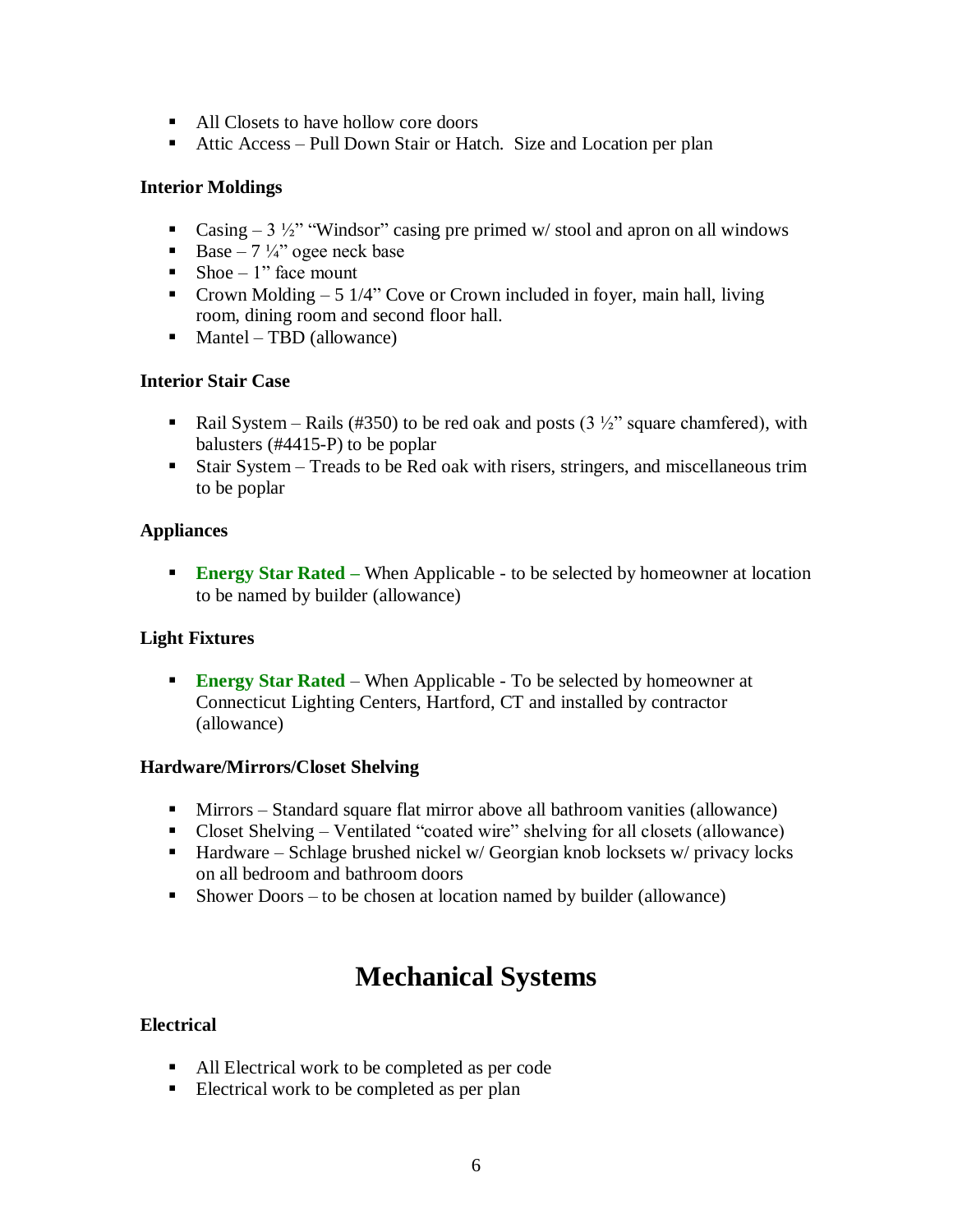- Electrical Service 200 Amp
- Plugs  $&$  Switches to be white standard style located as per plan
- Recessed Lighting  $-5$ " to be provided by builder (total of 10)
- Bathrooms to include Panasonic or equal vent/light combination fixture and light fixtures over vanity and GFI outlets as per plan
- Cable T.V. to be pre-wired to 5 locations
- $\blacksquare$  Telephone Cat-5, to be pre-wired to 5 locations
- Interior Lighting fixture locations as per plan drawn by builder
- Exterior Lighting fixture locations to be located as per plan drawn by builder
- $\blacksquare$  Sump Pump wiring included
- Fixtures to be selected by homeowner at Connecticut Lighting centers and installed by builder (allowance)
- Walk-in Closets fixtures as per plan drawn by builder
- $\blacksquare$  Cellar key-less or pull chain fixtures as per plan drawn by builder
- Door Chime front door to be wired
- $\blacksquare$  Smoke Detectors as per Code
- Carbon Monoxide Detectors as per code
- Power company charges (allowance)
- All Bulbs and Fixtures to be **Energy Star Rated**
- **Optional photovoltaic array is available**

#### **Plumbing**

- All Plumbing work to be performed as per code
- All water piping to be "PEX" tubing
- All drains and vents to be ABS or PVC
- **1** Washing machine supply and drain box (laundry room)
- 2 Frost-free sill cocks (exterior)
- All plumbing fixtures will be provided and located as per plan (allowance) including but not limited to the following:
	- o Powder Room Kohler Devonshire 27" white pedestal sink, Kohler Devonshire white elongated toilet and seat, 8" Kohler Devonshire chrome pedestal faucet
	- o Kitchen Elkay 30" under mount SS sink, Chrome Kohler Forte pullout spray faucet
	- o Main Bath Sterling 5' tub and shower fiberglass base, tile walls, chrome Kohler Devonshire tub and shower valve, 8" chrome Devonshire lav faucet, Kohler white undermount sink, Kohler Wellworth white elongated toilet
	- o Master bath Tiled shower and base with chrome Kohler Devonshire valves and head, soaking tub with chrome Kohler Devonshire tub filler, white Kohler undermount sinks, (2) chrome Kohler Devonshire lav faucets, Kohler Wellworth white elongated toilet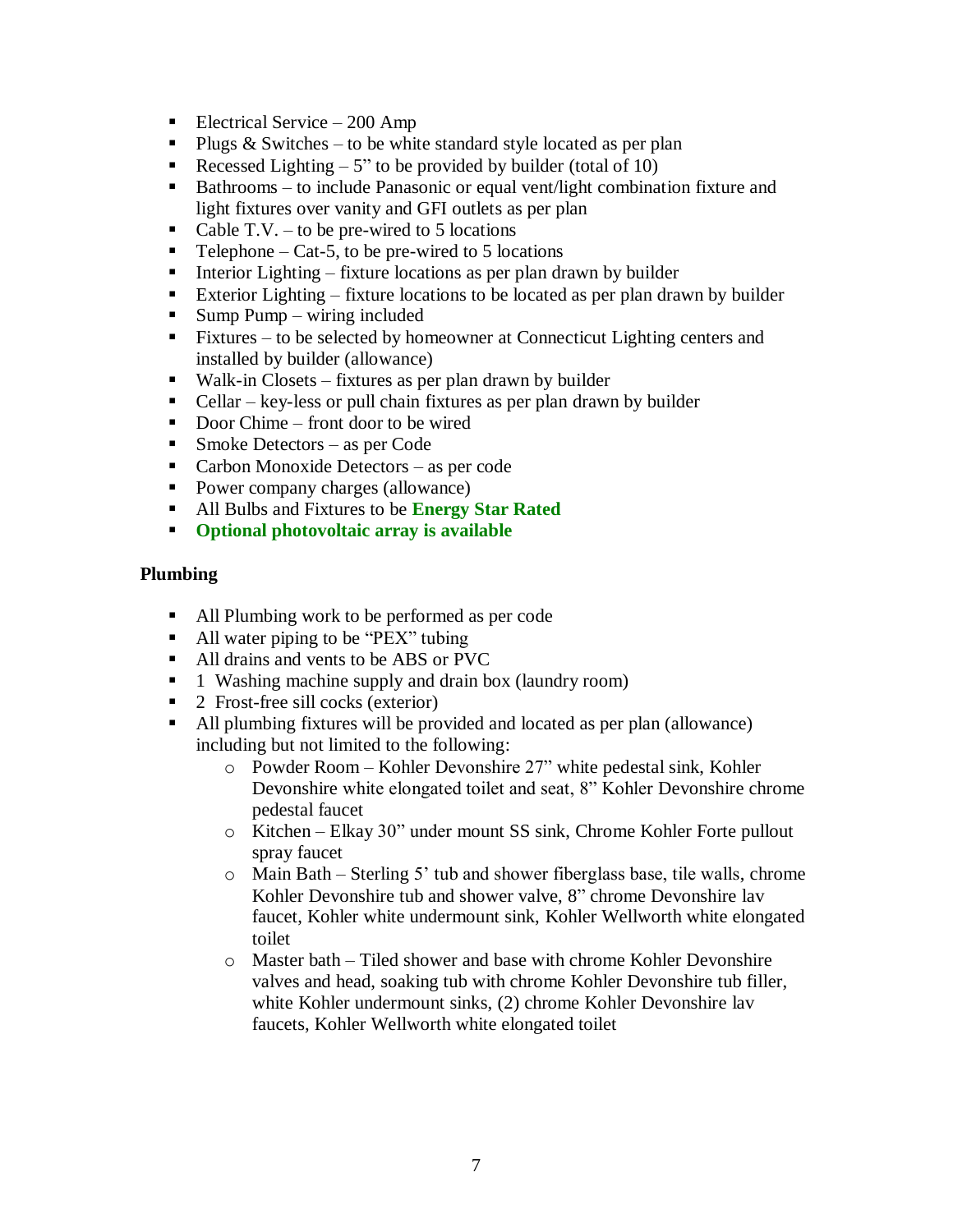#### **Heating and Air Conditioning**

- **Geothermal Forced Air System 16.6 eer minimum with oversized air cleaner, humidification system and fresh air intake**
- **Propane Fired on demand hot water heater**
- **Thermostats 2 Zone heating with digital programmable thermostats**
- **Ductwork to be run through conditioned space whenever possible**

#### **Other Systems**

- Central Vacuum Hide-a-hose system (allowance)
- Security System basic per builders spec (allowance)
- $\blacksquare$  Fire Protection TBD not included

#### **Ventilation**

- Vent piping for bath exhaust fans
- **v** Vent piping for dryer
- Vent piping for range hood

#### **Green print indicates energy efficient, or "Green" features of our homes**

Builder retains the right to modify any and all plans and specifications at any time during the construction of this home.